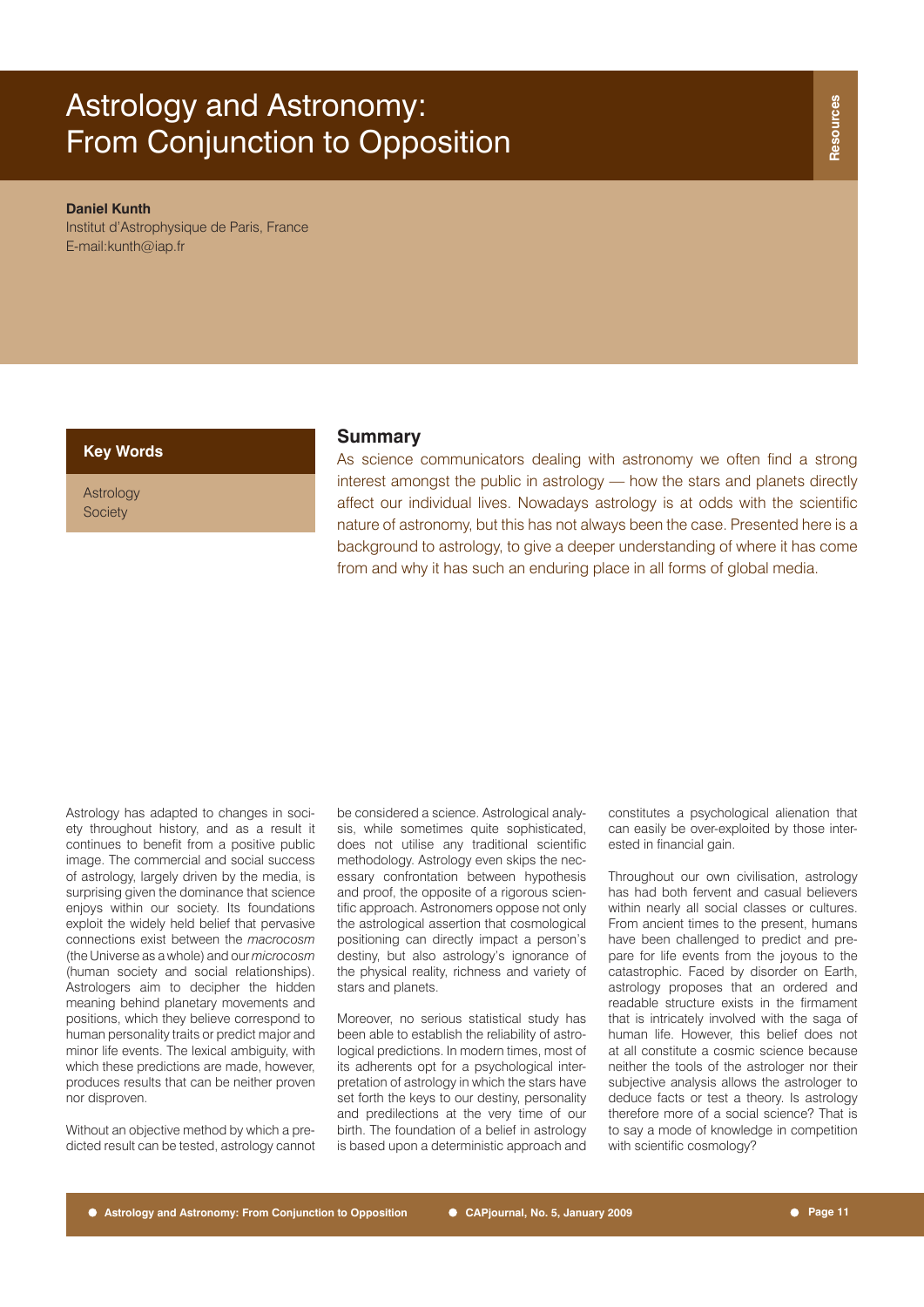Some astrologers, discontented by their relegation to the margins of official sciences, request academic recognition that would allow the public financing of astrological research and strengthen the scientific and academic standing of astrology and its followers. The utilisation of computers, statistics and ephemerides of great precision suggests an increasingly scientific practice. However, an overwhelming majority of scientists completely reject the scientific relevance of astrology and remain critical of new superficial uses of technology.

Astrologists have been at the centre of an explosion in both traditional print and electronic media that has bombarded readers with intense (and intensely lucrative) commercialisation of astrology. Astrology in the print media is especially common – today, from the tabloid to the weekly, many newspapers offer an astrology column. Some people read their horoscope as if it were fiction; others rely on it for predictions and advice that will help them manage their personal or professional lives or perhaps how and when to plan a holiday. If so much money is devoted to astrology, perhaps it is because it fulfils an essential need that neither science, nor psychology, nor religion takes into consideration.

# Symbolism in astrology

One of astrology's great forces of persuasion lies in its symbolic perception of the world. This symbolism follows, more or less, from observations made since antiquity regarding the lustre or colour of astronomical bodies, the apparent vagaries of planetary movement as well as solar or lunar proximity. These symbols do not have a universal value: each culture elaborates its own.

Most people know their zodiac sign: to be a Cancer sign signifies that at that individual's birth, the Sun (when projected on the sky) was in the position corresponding to the sign of Cancer. In order to be more focused on the individual or to help account for evident differences between those with the same sign, the sign is countered or nuanced by other personalised elements, such as the ascendant sign that rises in the east at the precise moment of birth or the position of the principal planets in the birth chart.

Astrologers are equally interested in planetary transits, when planets pass certain significant points in the birth chart. They consider them to be triggers of events or decisions (marriages, divorces, births…) already predicted within the chart at the time of birth. Transits occupy a key position in astrology because it is considered possible to predict by calculation the principal transitions of a life. Horoscopes often make use of this technique in order to determine the charted angles of a planet with respect to a sign. For example, a person born under the sign of Virgo might have the planet Mars charted in close proximity to their sign; the astrological characterisation of Mars as the planet of war could be interpreted as an indication of impending conflict.

# A brief return to the past

Historically, astrology and astronomy were not considered entirely separate fields; much of an astrologer's time was spent working on star charts or taking meticulous measurements. Observations repeated thousands of times allowed the prediction of certain celestial events and, as a result, terrestrial events (the Egyptian calendars were inextricably linked to the life of the Nile). Proceeding from the correlation between celestial and terrestrial events, a control of the latter by the former was imagined. The planets or "wandering stars" were perceived as a coded communication from the deities; hence observation of tiny planetary movements was a way of interpreting the will of the Gods. The Greeks, then the Romans, were convinced of the divine nature of this kind of astrology, also known as *Chaldean*, deriving from its ancient Sumerian origins. In ancient Greece, the regularity and often predictable nature of celestial events gave birth to a *mathematical mysticism*, a singular marriage between mathematics and divination, which western astrology has drawn upon, allowing it to endure to this day. Modern astrology has broken with the concept of gods, but has conserved the belief that a universal will can be perceived through careful evaluation of planetary movements. With the evolution of both knowledge and scientific tools, the gap has widened between the premises of astrology and those of science.

Historically astronomers renounced unproven principles regarding the influence and connection between planetary configurations and terrestrial events. These became sources of disagreement and eventually rupture between astronomy and astrology. Astronomy attempts to explain the cosmos; scientists are objective observers. The astronomer builds upon or rejects a theory based on available evidence, while an astrologer's work is controlled by a doctrine of predetermination.

During this transition, astrologers were confronted by shake-ups they had not foreseen: the Earth was no longer at the centre of the system, the separation between the *sublunar* and *supralunar* worlds was no longer justified and distances exploded. According to the philosopher Alexandre Koyré, our human world, once at the centre of everything was transformed into a tiny player in an infinite Universe.

# Astrology face to face with science

So now we have one cosmos to investigate, studied by two wholly different schools of analysis. Many astrologers describe themselves as scientists and insist upon the existence of genuine celestial influences on the individual. They hope to demonstrate its authenticity by using statistical studies that are often ill-conceived and badly executed (Fraknoi, 1989).

In borrowing astronomy's methods of calculation (the ephemerides of astrologers are scientific tables graciously made available to the public by astronomers), this type of astrology recovers a kind of scientific legitimacy that plays a role in its durability. The confusion of genres and the questions of the public are relayed by media debates where astronomers and astrologers confront one another. The most critical arguments of astronomers regarding astrology focus on the misunderstanding of the physical reality of the Universe and its richness. What is the point of invoking the sky and its planets if they are not taken into account for themselves – that is, if the sky is without object?

In essence, the symbolic language of astrology possesses some limits that keep it at a distance from the realities of the physical world. Taking the example of the planet Mars: for the astrologer, the colour red evokes flowing blood, therefore war, and with it, death; for the scientist, the colour red can have multiple causal reasons, which can only be determined by experiment. The first space missions to Mars attested to the presence of iron on the surface of this planet, the colour red was partly due to the oxidation of iron. Oxidation, however, required the presence of oxygen, most notably in the form of water. Water is considered synonymous with life on Earth so the question was then posed about the existence of life on Mars. Did life exist in the past? Such a hypothesis will be explored during future missions to the red planet. Mars-red-war-blood and death, the symbolic chain that functions on analogy has made room for Mars-red-iron-water and life, which comes from strict ties with causality.

Mars, a simple mass of red stone covered with iron oxide, continues to be assigned the virtues of the god of war. We see how a relevant observation – that of colour – can provoke a simple and elementary symbolic interpretation. However, once the *nature* of the planet is known and causal relationships revealed, that this associative game could endure after having lost all real significance does not cease to astonish.

It is certainly not necessary to understand the nature of a phenomenon in order to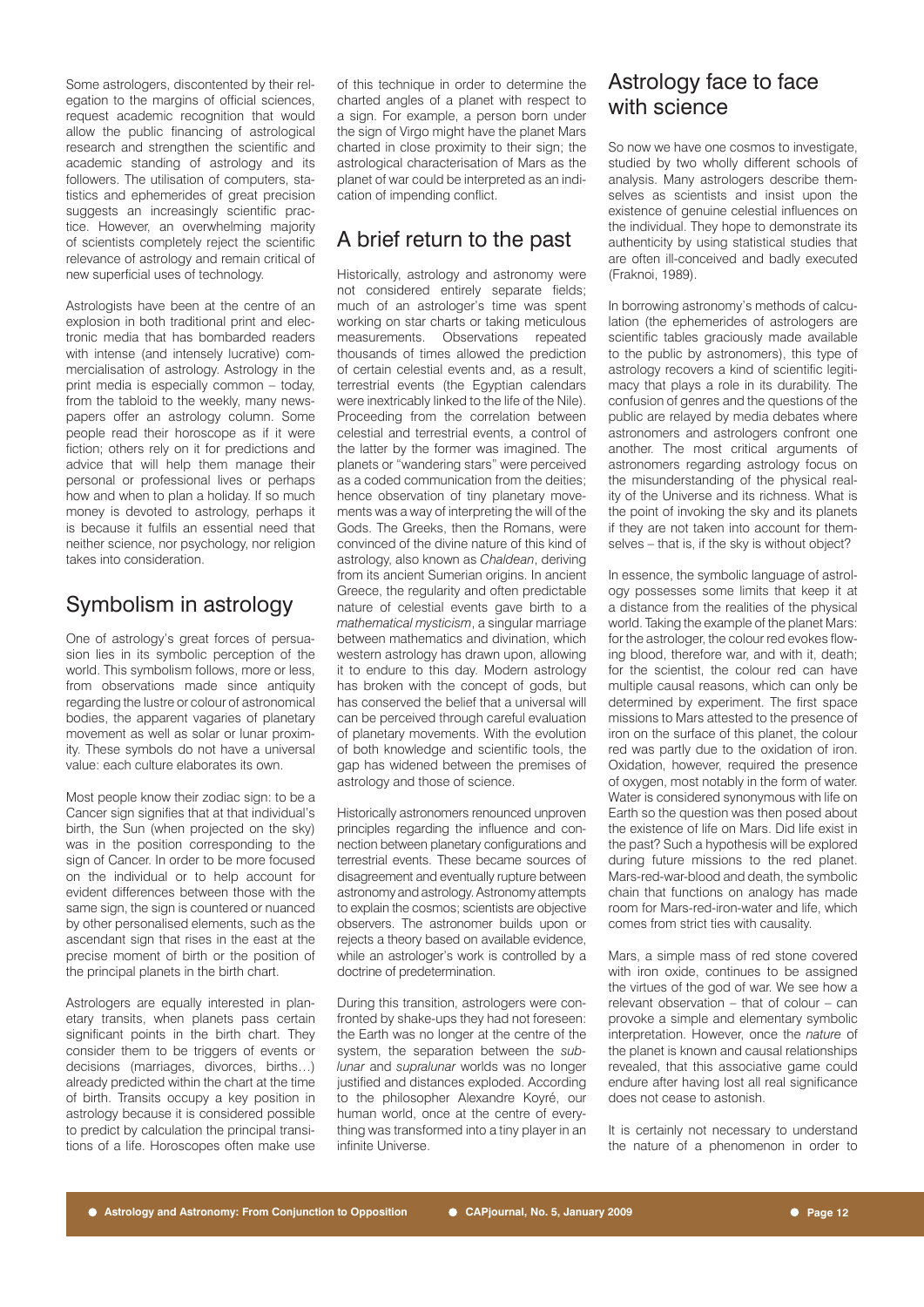





#### Beliefs / Level of Education



*Figure 1. Examining the relationship between beliefs and life factors. Credit: Boy & Michelat.*

establish its existence, but the first question, beyond all polemic, is to know if astrological influence is attested to by the facts.

Alas, astrologers hardly worry about submitting their hypotheses to a definitive test of refutation. The exception is the psychological test conducted by Carlson and published in the 1985 review in *Nature*, which tested the precepts and foundations of astrology. They effectively debunked all tested astrological principles.

Astrological predictions of catastrophic events rarely specify the size of disasters, location or precise date of occurrence; because of this they can almost never be contradicted or disproven. Even so, at the beginning of each year we see in the media a wave of predictions that are rarely verified a fact the public does not seem eager to take into account. A renowned astrologer once predicted a major catastrophe because the August 1999 solar eclipse coincided with the Earth flyby of the *Cassini* probe. A petition was immediately sent to NASA demanding that they modify the date of the mission!

Despite an abundance of evidence that astrology is essentially a non-science, the academic platform of astrology does offer a certain psychological depth. Predictions can be so ambivalent that there are an almost unlimited number of interpretations on any given subject. Scientists regard such profusion as redundant, manifesting when the number of possibilities exceeds the number of unknowns. The astrological lexicon, with numerous possible meanings, allows those who use it a good deal of latitude.

Science is at the same time knowledge, method and proof. It tries to transcend cultures and national affiliations and evolves without demanding any psychic belief as a prerequisite for exploring the nature of the world. On the other hand, the term astrology should merit the plural form; so diverse are its schools. Different and numerous disciplines of astrology often contradict or ignore each other without consensus or even the need for consensus.

# Public attitude

- 26% of people questioned in France declare they "believe in the predictions of astrologers"; among these, one third takes horoscopes into account in their lives.
- 41% of people surveyed declare they believe in the explanation of characters by astrological signs.
- About 13% have consulted an astrologer.